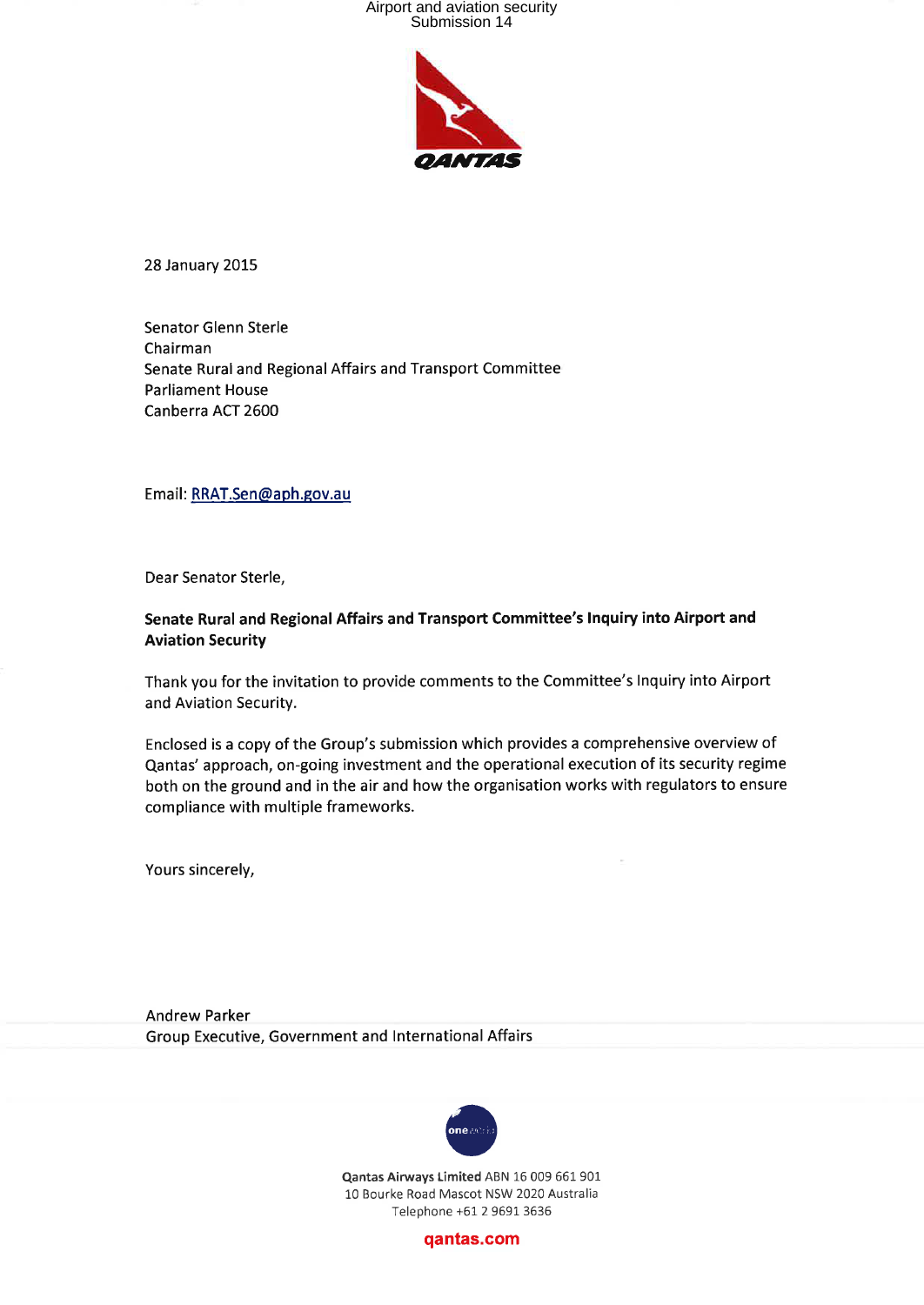## **THE SENATE RURAL AND REGIONAL AFFAIRS AND TRANSPORT REFERENCES COMMITTEE INQUIRY INTO AIRPORT AND AVIATION SECURITY**



**QANTAS GROUP SUBMISSION JANUARY 2015**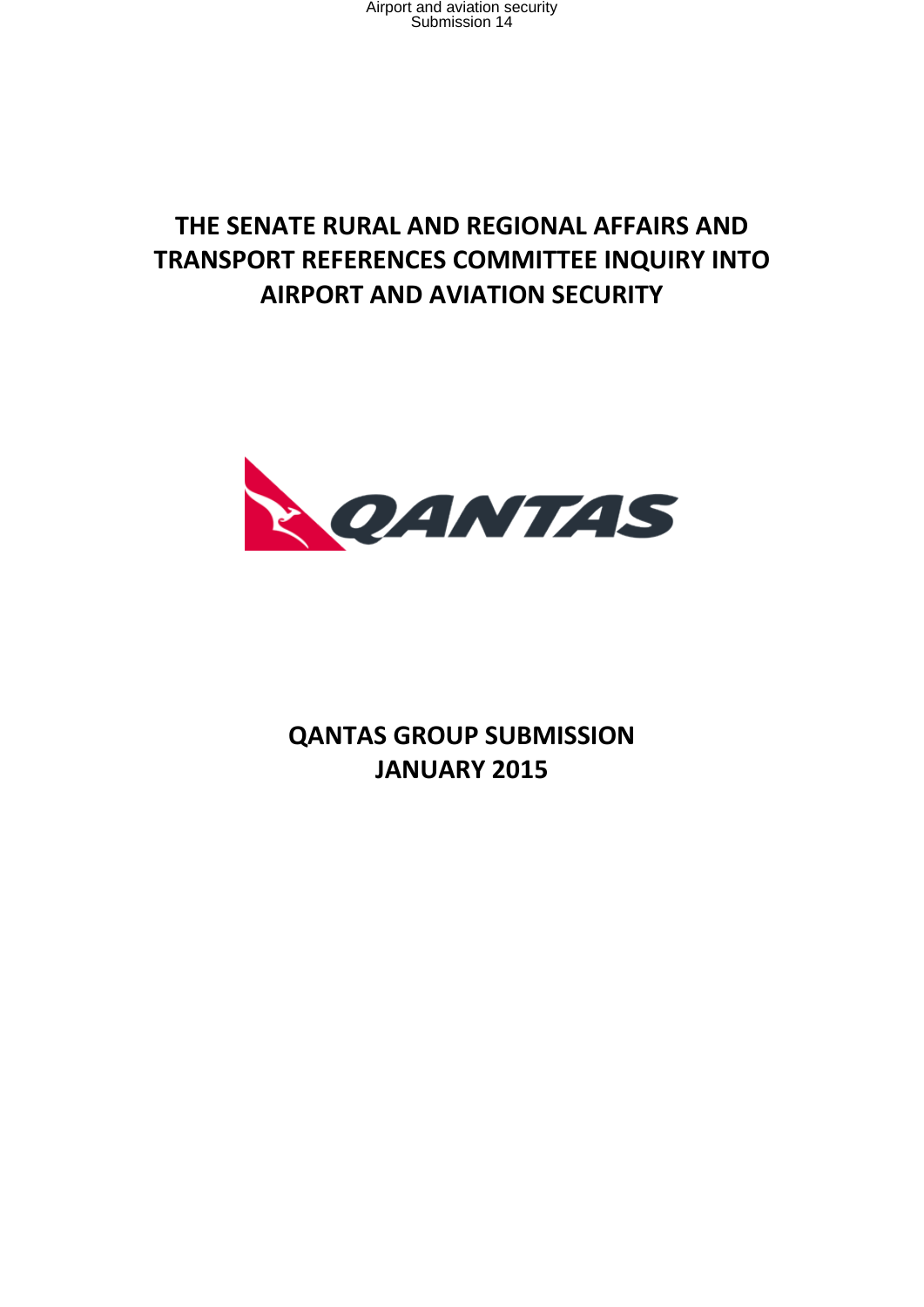#### **CONTENTS**

| 1              |     |       |  |  |
|----------------|-----|-------|--|--|
| 2              |     |       |  |  |
|                | 2.1 |       |  |  |
|                | 2.2 |       |  |  |
|                | 2.3 |       |  |  |
| 3              |     |       |  |  |
|                | 3.1 |       |  |  |
|                | 3.2 |       |  |  |
|                | 3.3 |       |  |  |
|                | 3.4 |       |  |  |
| 4              |     |       |  |  |
|                | 4.1 |       |  |  |
|                | 4.2 |       |  |  |
|                | 4.3 |       |  |  |
|                | 4.4 |       |  |  |
|                | 4.5 |       |  |  |
|                |     | 4.5.1 |  |  |
|                |     | 4.5.2 |  |  |
|                |     | 4.5.3 |  |  |
| 5              |     |       |  |  |
| 5.1            |     |       |  |  |
|                | 5.2 |       |  |  |
| 6              |     |       |  |  |
|                | 6.1 |       |  |  |
|                | 6.2 |       |  |  |
|                | 6.3 | .11   |  |  |
|                | 6.4 |       |  |  |
| $\overline{7}$ |     |       |  |  |
| 8              |     |       |  |  |
|                | 8.1 |       |  |  |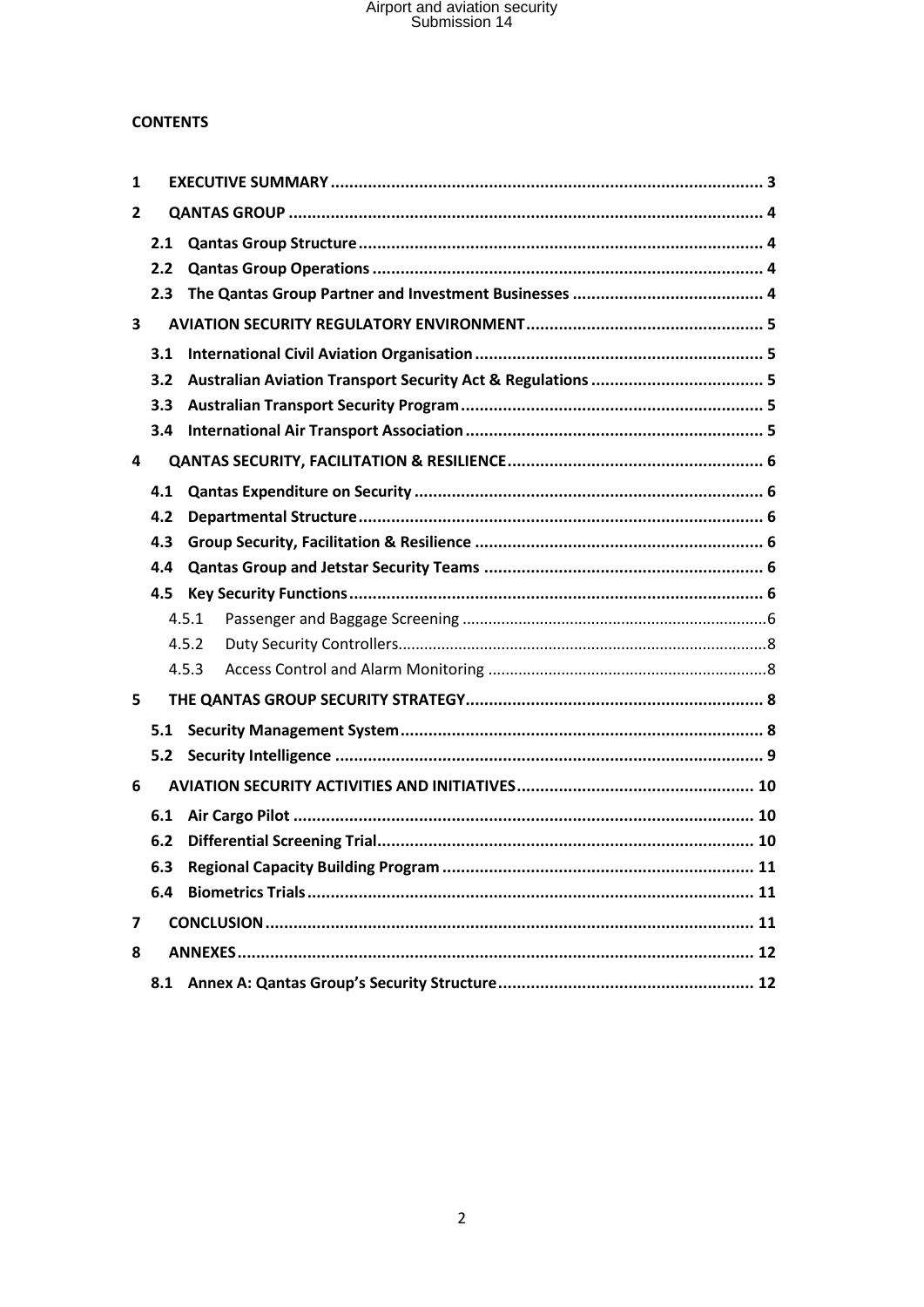#### **1 EXECUTIVE SUMMARY**

The security of commercial aviation is a critical element in Australia's national security infrastructure and policy. In the prevailing environment of evolving and adaptable security threats, security risks are best mitigated by the current layered framework encompassing a range of complementary measures that are applied by Governments and the aviation industry. It is this framework that has effectively sustained the safe operation of aircraft, airports and associated infrastructure across Australia. The Qantas Group (Qantas) accepts that the security environment is not static, recognising the need to be vigilant and together with the aviation industry periodically reviewing the efficacy of existing arrangements to ensure that security measures (and their outcomes) continue to meet the evolving security risks to civil aviation.

Qantas has made extensive contributions, in collaboration with the Office of Transport Security (OTS) and other aviation industry stakeholders, to develop a robust regulatory framework that delivers optimal and sustainable security outcomes whilst significantly strengthening Australia's capacity to prevent and detect acts of unlawful interference with aviation.

Although regulation plays an important part in setting standards and verifying compliance by the aviation industry, Qantas supports the approach and operating principles of OTS, which vest responsibility in the industry to apply an intelligence led, risk-based methodology to selecting appropriate outcomes focused security measures.

Qantas operates an extensive network within Australia and overseas (under various regulated frameworks) and including some parts of the world where the underlying security threats are greater than they are in Australia. As Qantas will always put the safety of its passengers and employees first, it discharges its responsibilities to its customers, employees and the community by complying with Australian and overseas security regulatory requirements and in some cases exceeding these requirements by applying additional security measures commensurate with the assessed risk in particular locations.

This submission outlines the security capability developed and maintained by Qantas. This capability is driven by a strategy based on a 'systems' philosophy, which promotes rigorous risk analysis, designed to anticipate and address security risks before incidents occur. This Security Management System (SeMS) has supported the enhanced risk management framework and security culture across Qantas with recognition by international bodies such as the International Air Transport Association (IATA), the Association of Asia Pacific Airlines (AAPA), the International Civil Aviation Organisation (ICAO) and OTS for Qantas as an industry leader in the adoption and advocacy of a SeMS approach to aviation security.

Finally, Qantas continues to invest significantly in its employees, infrastructure, training programs and equipment to minimise the risk from current and future security threats. It must be noted, however, that the costs to the aviation industry of providing security measures continue to rise. In the face of challenging market conditions throughout 2013/14, Qantas invested in the region of \$260 million on its security operations and development initiatives.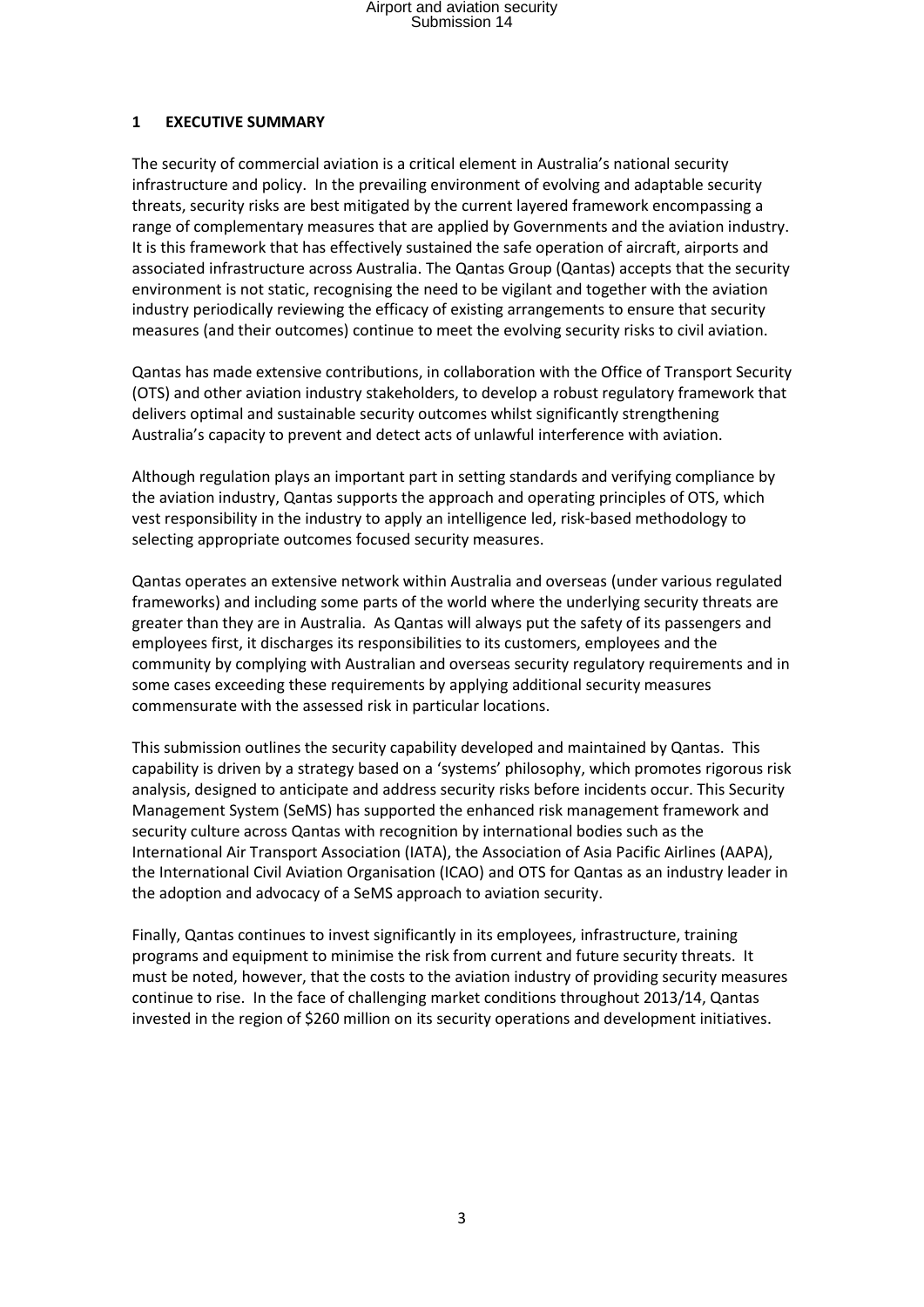#### **2 QANTAS GROUP**

#### **2.1 Qantas Group Structure**

Qantas controls a range of flying operations and a diverse portfolio of wholly owned airlinerelated businesses including Jetstar (incorporating Jetstar New Zealand); Jetconnect (New Zealand based operations); Jets Transport Express (road based transportation); Network Aviation (Fly In Fly Out operations); Qantas International; Qantas Domestic; QantasLink; and Qantas Freight (Express Freighters Australia).

Supporting these operations are Qantas Loyalty, Qantas Engineering; Qantas Catering (comprising of Q Catering and Snap Fresh) and Qantas Aviation Services delivering specialist services including: Qantas Ground Services; Ground Service Equipment; and Qantas Fleet Presentation.

### **2.2 Qantas Group Operations**

Qantas operates an extensive air transportation network serving Australia and 22 countries in Asia, the Pacific, the Americas, Middle East, Europe and southern Africa and provides scheduled passenger and freight transport services, using a combination of its own aircraft and codeshare arrangements with other airlines, to a total of 260 destinations.

Using 308 aircraft and approximately 33,000 permanent and part-time employees located across the globe, Qantas operates over 450,000 flights, carries in excess of 48 million passengers and 600,000 tonnes of freight annually.

The aviation security challenges faced by Qantas include, inter alia:

- flight routes, refuelling and alternate/diversion airports;
- the operation of passenger and freight terminals, maintenance facilities and on-airport facilities at Regular Public Transport (RPT), freight, charter and airports;
- the management of crew accommodation and ground transport;
- the management of the delivery of facilities and services by third party providers contracted to Qantas;
- the acceptance of the delivery of facilities and services by third party providers, including governments, airport owners and airport terminal operators over which Qantas has limited or no control;
- the operation of corporate premises and shared off-airport commercial facilities;
- **staff and duty travel destinations; and**
- ensuring there is no unlawful interference with any aircraft operated by Qantas.

### **2.3 The Qantas Group Partner and Investment Businesses**

In addition to the wholly owned subsidiary companies, Qantas also holds significant investments in several foreign transportation businesses:

- 1. Jetstar Asia (49%) based in Singapore.
- 2. Jetstar Pacific (30%) based in Vietnam.
- 3. Jetstar Japan (33%) based in Japan.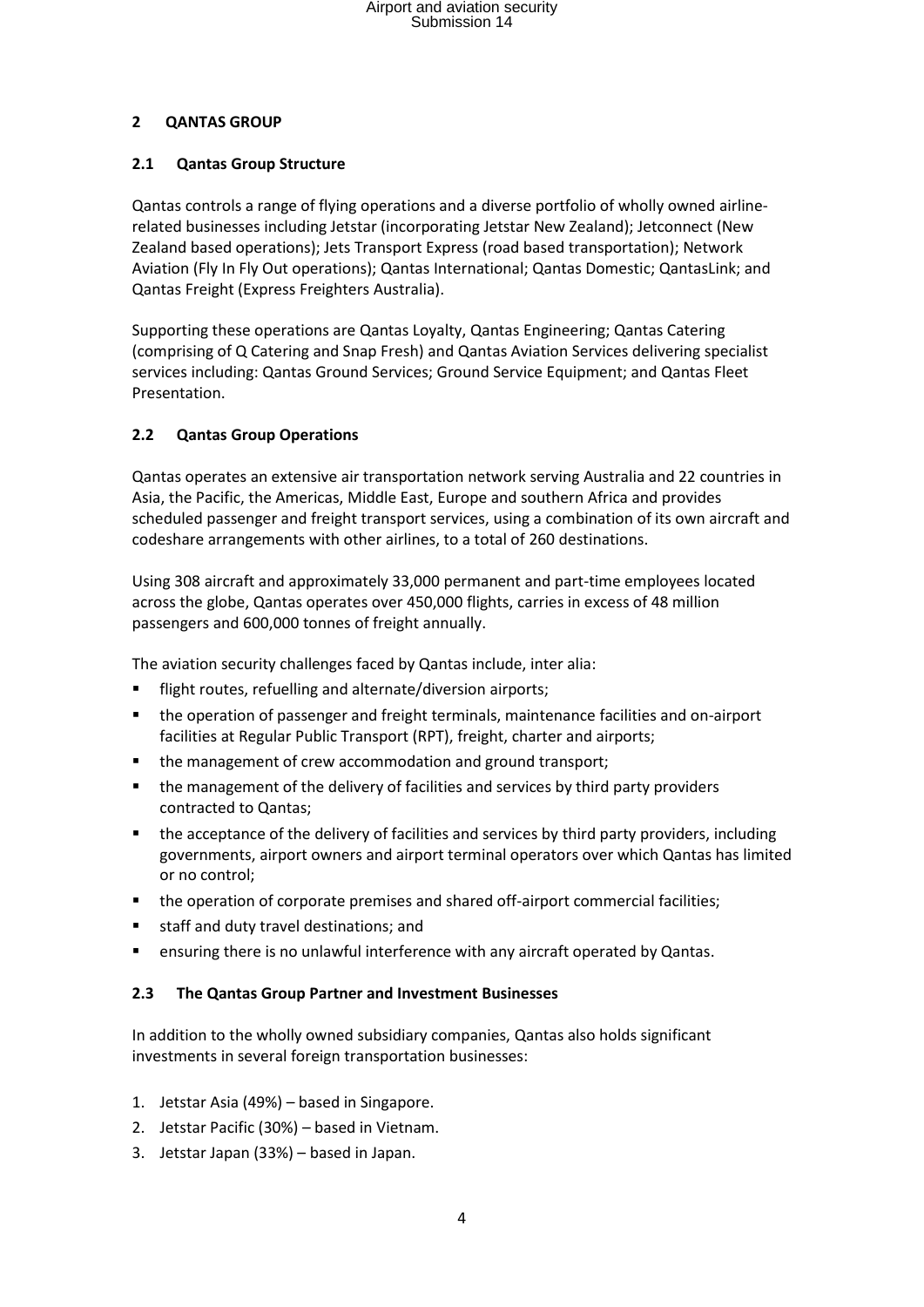- 4. Jetstar Hong Kong (24.5%) based in Hong Kong.
- 5. Fiji Air (46%) based in Fiji.

#### **3 AVIATION SECURITY REGULATORY ENVIRONMENT**

#### **3.1 International Civil Aviation Organisation**

Internationally, governments that are signatories to ICAO's Convention follow ICAO standards and recommended practices such as ICAO Annex 17 and Annex 6 that relate specifically to aviation security. This is normally achieved by Governments incorporating these standards and recommended practices into their respective national legislative frameworks.

These requirements are reflected throughout the *Aviation Transport Security Act 2004 and Aviation Transport Security Regulations 2005*.

#### **3.2 Australian Aviation Transport Security Act & Regulations**

As previously stated, Qantas operates in both the domestic and international aviation environment and is regulated domestically by the Department of Infrastructure and Regional Development, specifically the OTS.

Qantas is fully compliant with those regulations applicable to its operations.

#### **3.3 Australian Transport Security Program**

Qantas is required in most jurisdictions to submit a Transport Security Program (TSP), which is then accepted or approved by the aviation security regulator.

Within Australia, Aircraft Operators are required to develop and maintain a TSP in compliance with Division 2.3 of the *Aviation Transport Security Regulations* 2005.

The Qantas TSP, including all revisions, has been approved by OTS.

#### **3.4 International Air Transport Association**

Qantas is a member of the International Air Transport Association (IATA) and as such is also required to meet specific obligations, including obtaining (and maintaining) the IATA Operational Safety Audit (IOSA) registration.

IOSA is an internationally recognised and accepted evaluation system designed to assess the operational management and control systems of an airline.

IATA publishes an IOSA Standards Manual, which contains the IOSA Standards and Recommended Practices (ISARPs), associated guidance material and other supporting information necessary for an operator to successfully prepare for an audit. Security requirements from the ICAO Annexes are used as the basis for the ISARPs.

Qantas is compliant with all security related ISARPs.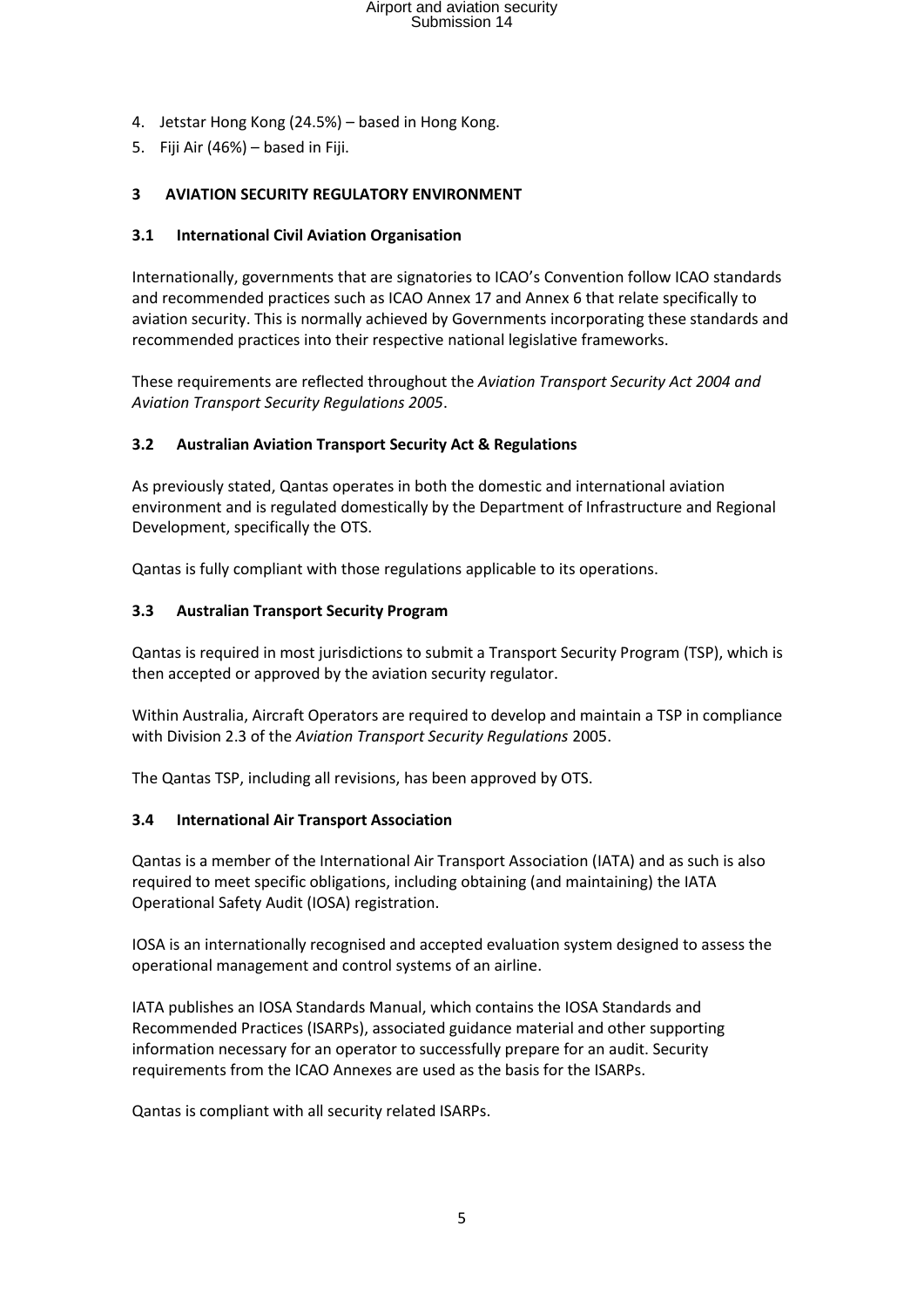#### **4 QANTAS SECURITY, FACILITATION & RESILIENCE**

#### **4.1 Qantas Expenditure on Security**

Qantas spent approximately \$260m on security in 2013/14 and will continue to invest heavily in training, equipment, research and technology as key components of its security infrastructure.

#### **4.2 Departmental Structure**

Qantas has a security structure depicted at Annex A.

#### **4.3 Group Security, Facilitation & Resilience**

The Group Head of Security, Facilitation & Resilience has overall accountability for setting the strategic direction for Qantas in relation to aviation security, facilitation and business resilience outcomes; development and implementation of security policies and associated programs and Group wide implementation of the Board endorsed security strategy. Reporting directly to the Group Head of Security, Facilitation & Resilience are four corporate executive positions responsible for aviation security strategic policy; security systems and assurance; facilitation strategic policy; and business resilience.

#### **4.4 Qantas Group and Jetstar Security Teams**

Rather than maintaining a centralised security structure, Qantas has established a matrix management structure with Qantas Airlines (incorporating both international and domestic operations and the regional network operated by QantasLink and Network Aviation), and Jetstar Airways (both domestic and international operations) each with its own Security Team, with a Head of Security reporting to the Chief Operating Officer and CEO Jetstar Australia and New Zealand respectively.

Each portfolio has lead responsibility for operational implementation of all security measures, incident management and investigation, operations support, business resilience, assurance activity and oversight within their respective portfolios.

#### **4.5 Key Security Functions**

#### 4.5.1 Passenger and Baggage Screening

Qantas employs approximately 800 contractors dedicated to the provision of security services for the Group. The majority of these services take the form of resources for passenger and baggage screening duties at the various terminals where Qantas is the Screening Authority (as nominated by the OTS), security duties at engineering, cargo and catering facilities, alarm monitoring and response, tarmac patrols, traffic management, reception services and general security patrols.

Currently, Qantas is the screening authority at five locations:

 Sydney: Sydney Domestic Terminal 3 (Qantas terminal) and the Transfer Facility, Sydney International Terminal 1;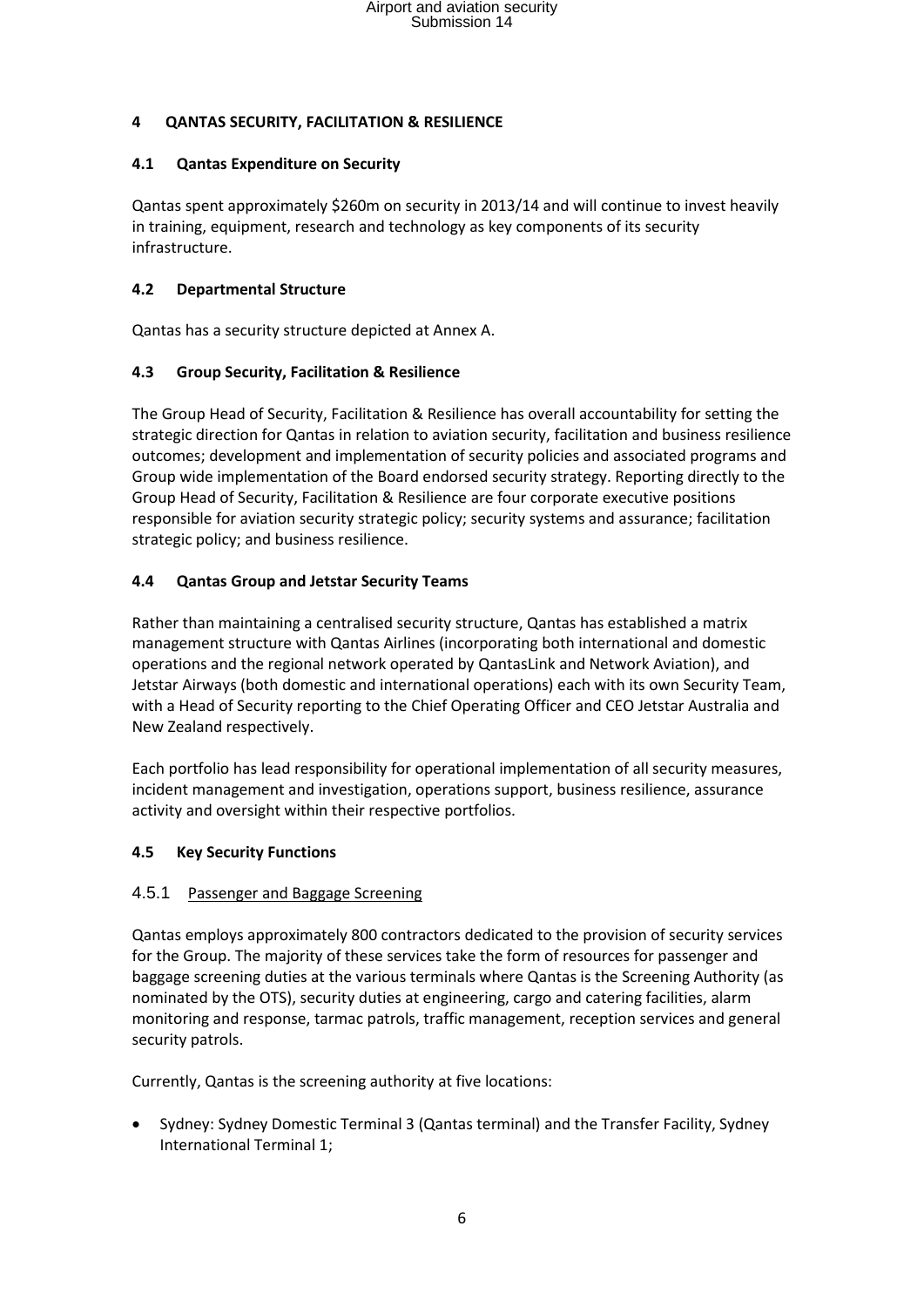- Melbourne: Melbourne Domestic Terminal 1 (Qantas terminal);
- Brisbane: The Qantas Domestic terminal;
- Perth: Perth Domestic Terminal 4 (Qantas terminal); and
- Hobart: Hobart International Airport (common user terminal).

Qantas expects to transition screening responsibilities at Hobart Airport to Hobart International Airport Limited in March 2015.

Qantas outsources the task of passenger and baggage screening as well as cargo examination obligations to third party screening contractors. The Contracted Security Services Unit (CSSU), which forms part of the Qantas Airlines security team, has prime responsibility for ensuring contracted services are provided in accordance with contractual arrangements, both from a performance and compliance perspective. The CSSU's primary areas of focus are:

- **EXECO relation** contractor service delivery effectiveness and compliance;
- supplier performance, reporting, billing and administration;
- **EXECTERFIFE EXECTER FIGGO** efficiency of supplier resource management and associated costs;
- **EXEDENT** communication and performance reporting to business units within the Qantas Group;
- selection and contracting of service providers;
- technology/capital investment assessment;
- equipment performance, maintenance support and technical conformance; and
- security incident/event review and analysis.

CSSU also manages the security screening equipment owned and deployed at these airports where Qantas is the Screening Authority. The contracted security services and the associated equipment operate in a strict regulatory environment, and are required to comply with the following key instruments:

- the *Aviation Security Transport Act* 2004;
- the *Aviation Security Transport Regulations* 2005;
- the *Aviation Screening Notice* 2013;
- the *Air Cargo Examination Notice* 2013;
- the Qantas Group Transport Security Program (TSP); and
- the United States Transportation Security Administration (TSA) regulations for US-bound flights.

The CSSU follows a governance process for both security suppliers and equipment that includes the utilisation of quality performance reports, annual performance reviews, service delivery monitoring and issue resolution processes.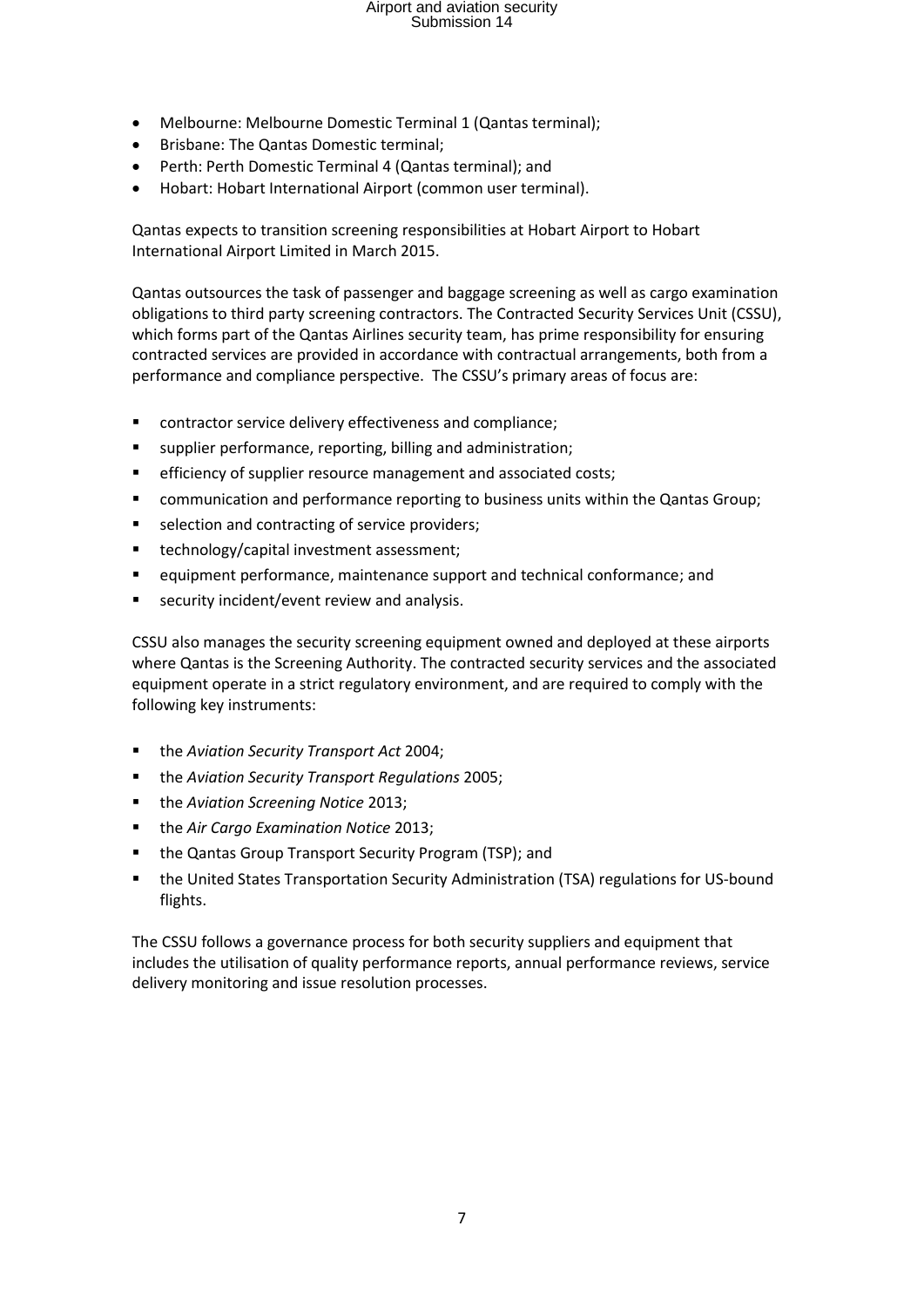#### 4.5.2 Duty Security Controllers

A 24-hour Security Operations Centre located within the Qantas Group Airlines Integrated Operations Centre (IOC) and staffed by Duty Security Controllers (DSC) provides timely and accurate advice and support to line management and employees on the implementation of aviation security legislation, policies and procedures as well as providing immediate advice in managing security incidents, including bomb threat assessments.

#### 4.5.3 Access Control and Alarm Monitoring

The Qantas security network supports approximately 2,750 CCTV cameras, over 3,000 accesscontrolled doors and over 20,000 alarm points of various types across over 100 properties globally. These include intrusion, duress and critical door alarms. All alarms are monitored continuously from a 24 hour Qantas Group Access Control and Alarm Monitoring Centre in Mascot.

#### **5 THE QANTAS GROUP SECURITY STRATEGY**

#### **5.1 Security Management System**

Aligned with the ideology of OTS, Qantas is committed to an intelligence-led, risk-based and outcome-focused security strategy. Risk management is an integral component of the Qantas Group Management System and is implemented using the enterprise wide Group Risk Management Framework that supports Qantas in managing safe, secure, compliant and sustainable outcomes for air and ground operations and related people activities.

The Qantas SeMS, referred to previously, facilitates the systematic management of all security risks. SeMS is designed to provide a consistent approach to security risk management while acknowledging the different challenges and operating environments across Qantas. Importantly, SeMS has established a framework for the management and escalation of security risks affecting Qantas and provides a clear, consistent understanding of the responsibilities and accountabilities of Group Security, Facilitation & Resilience, the Airline Security Teams and management across the business, employees and contractors.

SeMS is underpinned by five interrelated components:

- 1. Leadership commitment to management systems designed to measure and drive continual improvement in performance of security and facilitation management.
- 2. Processes effective management of critical processes relating to design, managing change, contractor and supplier management, business resilience and documentation and records management.
- 3. Risk Management all risks that arise within or threaten the objectives of the business or the Group are effectively managed.
- 4. Assurance monitoring, analysing and evaluating the performance of the Group, Airlines and business units.
- 5. Training and Promotion lead the training and education of employees that strengthens controls of operational performance.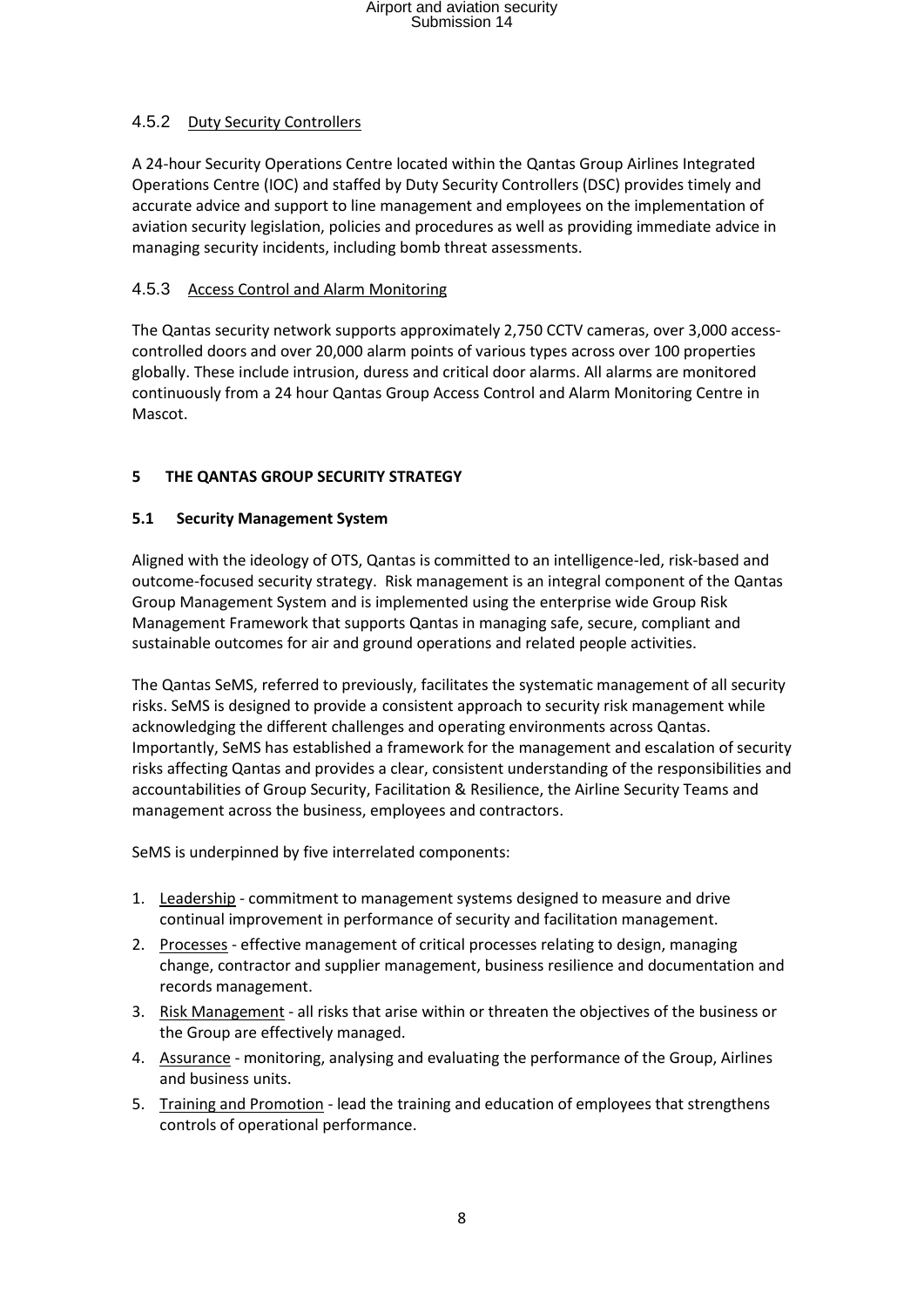SeMS applies to all businesses within Qantas, including subsidiaries and joint ventures where Qantas has a substantial interest that requires governance. It applies to all staff, but in particular the Group Head of Security, Facilitation & Resilience, Heads of Airline Security Teams and others who are responsible for ensuring the development and maintenance of SeMS and the management of security risks in their business.

Critically, SeMS is supported by a mature governance model driven by effective performance monitoring and reporting processes detailed below:

- Strategy Specific initiatives with defined measurements and clear accountability, which are established annually.
- Oversight A mature assurance program and incident management structure that evaluates the strict adherence to both SeMS and Qantas' TSP, ensuring continuous improvement. Any identified risks are assessed and when required, escalated through numerous security related Committees, from departmental levels through to the Board.
- Role Mandates Clearly outlines the accountabilities of the Group Head of Security, Facilitation & Resilience and the Heads of Security for the respective airlines.
- Key Performance Indicators Individual performance measures aligned with the overall security strategy and accountability framework.
- Analysis Tools such as dashboards, track the performance of Group Security Facilitation & Resilience and the Airline Security Teams to integrate SeMS across Qantas.

This integrated SeMS approach is providing business units with a framework to take responsibility and accountability for security outcomes whilst delivering a greater awareness of security and how to deal with incidents. Importantly, the framework outlined above is reflected in an increase in the reporting rates of security incidents and an improvement in the quality of these reports. These key measures highlight that greater awareness and accountability for security outcomes has better equipped frontline employees to identify security issues early and has empowered preventative action and incident de-escalation.

Finally, in August 2013 an inaugural Security Climate Survey was undertaken that independently validated Qantas' approach to SeMS had successfully built a mature security culture.

### **5.2 Security Intelligence**

Mandatory security measures are regarded by Qantas as a baseline, which is often supplemented and strengthened commensurate with our own judgements about matching controls to assessed risks. As such, our risk management capability has been, and will continue to be, the key element informing and influencing a range of decisions affecting Qantas operations. The threat monitoring capability of Qantas is an integral element of this enterprise security risk management framework.

The threat monitoring system used by Qantas comprises multiple layers of security intelligence, including open-source intelligence and advice from the Australian Government through the Business Liaison Unit, which is managed by the Australian Security Intelligence Organisation (ASIO).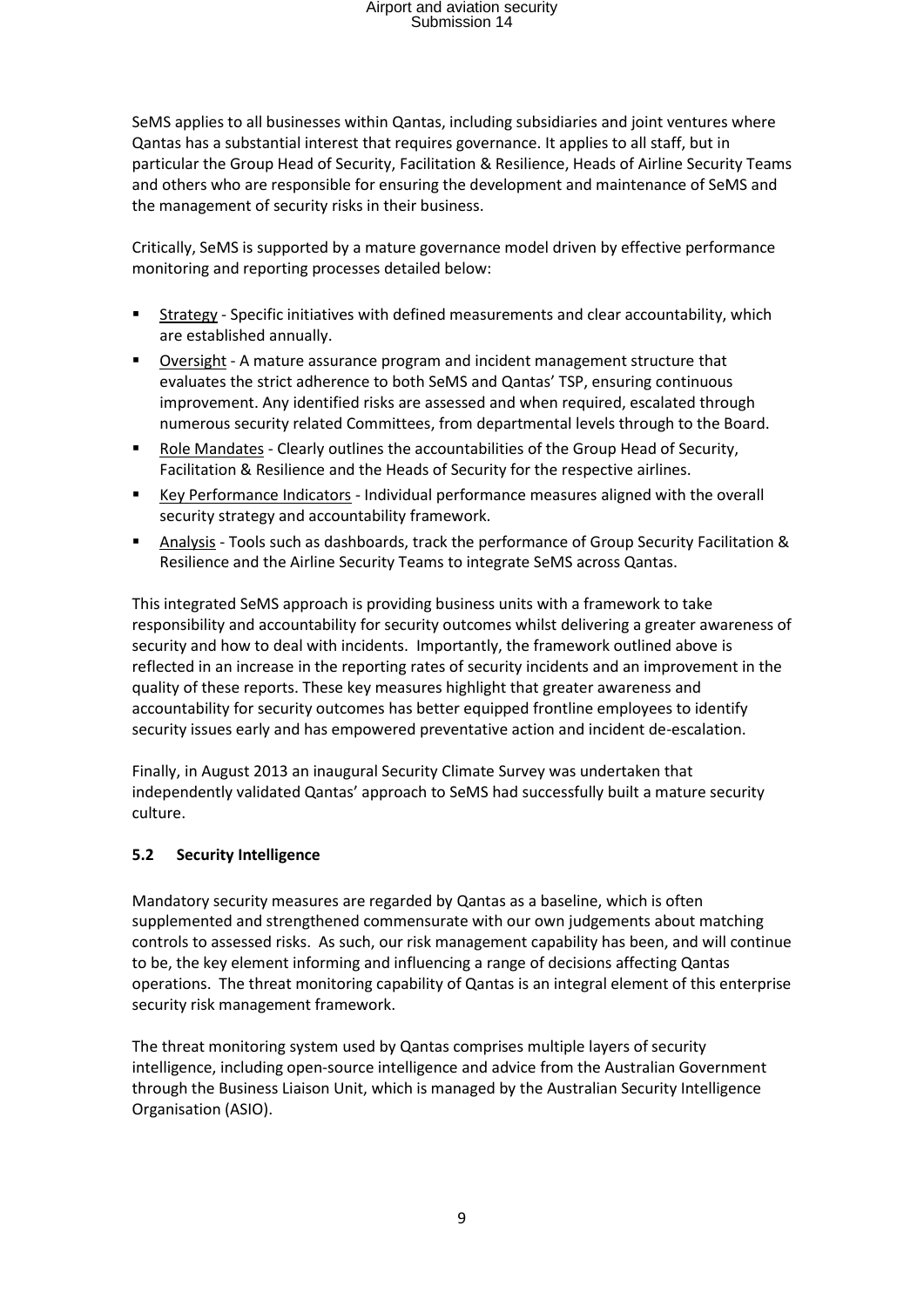In addition the Qantas Group is an active participant across a series of Australian and international industry forums for the purpose of sharing security risk and intelligence information. Within Australia these include:

- the Aviation Security Advisory Forum chaired by OTS;
- OTS led industry level security risk workshops; and
- respective Airport Security Committees.

Internationally, Qantas is an active member of the IATA Security Executive Group, the US Aviation Security Advisory Committee and other working groups led by Law Enforcement Agencies. Further, Qantas actively engages with relevant international regulators, alliance partners and other airlines to ensure effective and timely communication is maintained.

#### **6 AVIATION SECURITY ACTIVITIES AND INITIATIVES**

Qantas invests in and often leads the development of aviation security policy, processes, technology and training that improves the security outcome for the aviation industry. Qantas has been heavily involved in many significant initiatives over the last twelve months some of which are listed below.

#### **6.1 Air Cargo Pilot**

Qantas recently volunteered to pilot the "secure supply chain" concept, to enhance Australia's air cargo security system. Working closely with the OTS, Qantas and other industry participants, including Australia Post, undertook a pilot to test the viability of securing air cargo outside of the airport environment. This pilot was instrumental in developing a new process which, when fully implemented, will ensure international export air cargo will be more secure.

#### **6.2 Differential Screening Trial**

In collaboration with IATA and with support from the OTS, Qantas has agreed to trial the Differential Screening concept. With the assistance of a leading Australian airport, a program of work will test elements of IATA's 'Smart Security' in the Australian context. Benefits expected from the program include more secure, faster, convenient and less-intrusive security screening with higher customer satisfaction. This project has provided an opportunity to review design principles, challenge existing thinking and obtain access to leading technology, processes and infrastructure design.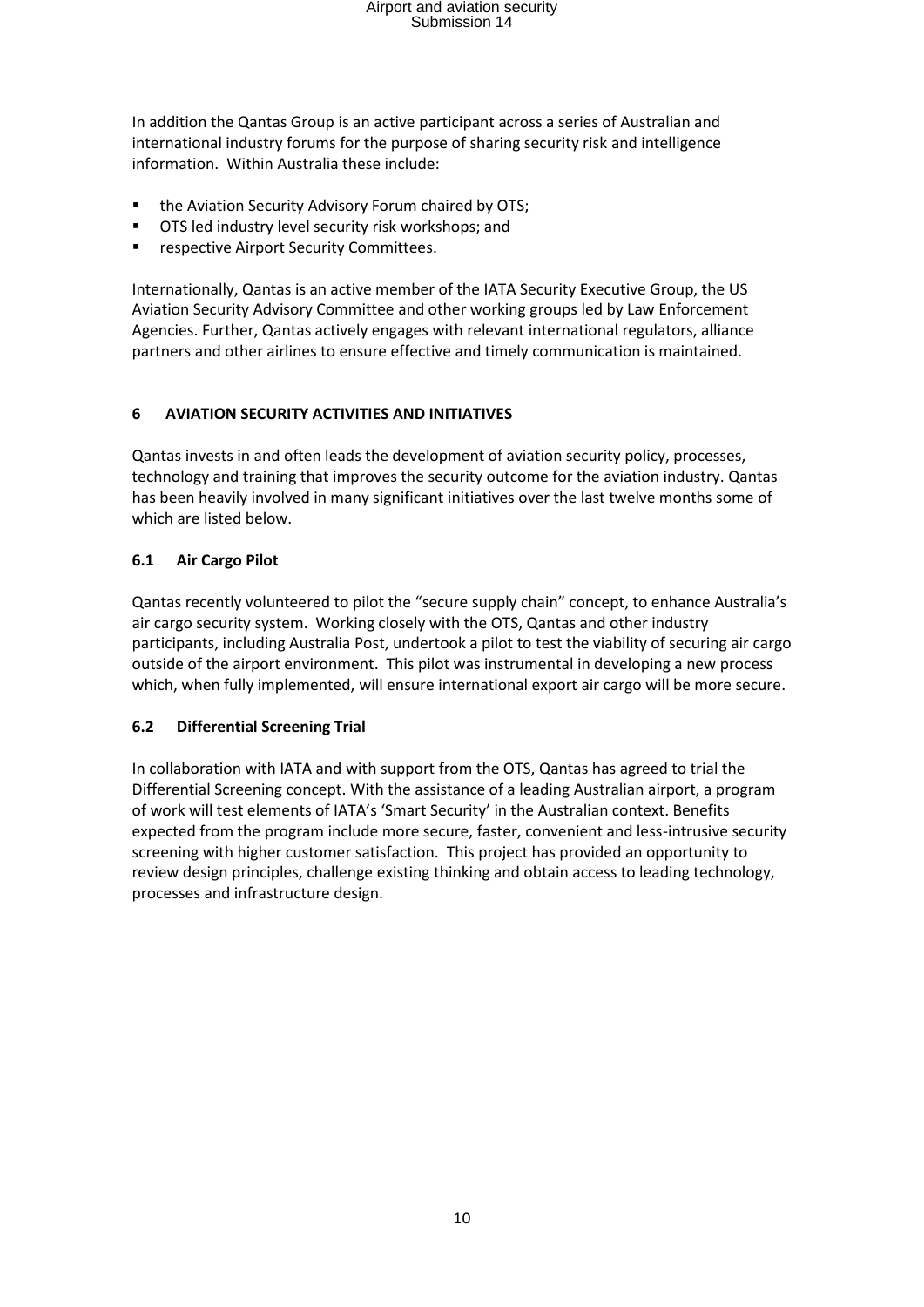#### **6.3 Regional Capacity Building Program**

Given the challenging economic environment confronting many countries throughout the Asia-Pacific region, there is an ongoing issue relating to the consistency of aviation security measures that potentially impact the global aviation industry. To improve this situation, Qantas is actively involved in a regional capacity building initiative in collaboration with the OTS and aviation industry associations, which is intended to deliver sustainable cost effective measures in the Asia-Pacific region. This strategy consists of a partnership model between regional airlines, national regulators and relevant airport authorities in which costs and key responsibilities for delivery of strengthened security outcomes are shared. The program has delivered improved security outcomes in a number of South-East Asian ports and gained recognition from peak industry bodies such as IATA and AAPA.

#### **6.4 Biometrics Trials**

Qantas is currently participating in a border security trial with Australian Customs and Department of Immigration and Border Protection (DIBP). The trial entails airline provision of advance passenger processing (APP) information that enables DIBP to review and clear passengers, thereby allowing them to use an e-Gate for automated outbound immigration. This will allow early assessment of departing passengers, reduce Customs resource requirements at the airport and a streamlined experience for passengers.

Additionally we are in the planning stages of a trial with the OTS to test enrolment and use of biometrics for access control using Qantas employeesat the corporate campus.

#### **7 CONCLUSION**

Aviation security in Australia has attained a high standard according to any global comparison. The Government's regulatory framework provides a robust foundation for the aviation industry and is suitably complimented by the approach and operating principles of OTS, which vest responsibility in the industry to apply an intelligence led, risk-based methodology to selecting appropriate outcomes focused security measures.

Qantas will continue to take a significant and proactive role in meeting aviation security challenges and is confident that security risks are best mitigated by the current layered framework encompassing a range of complementary measures that are applied by Governments and the aviation industry.